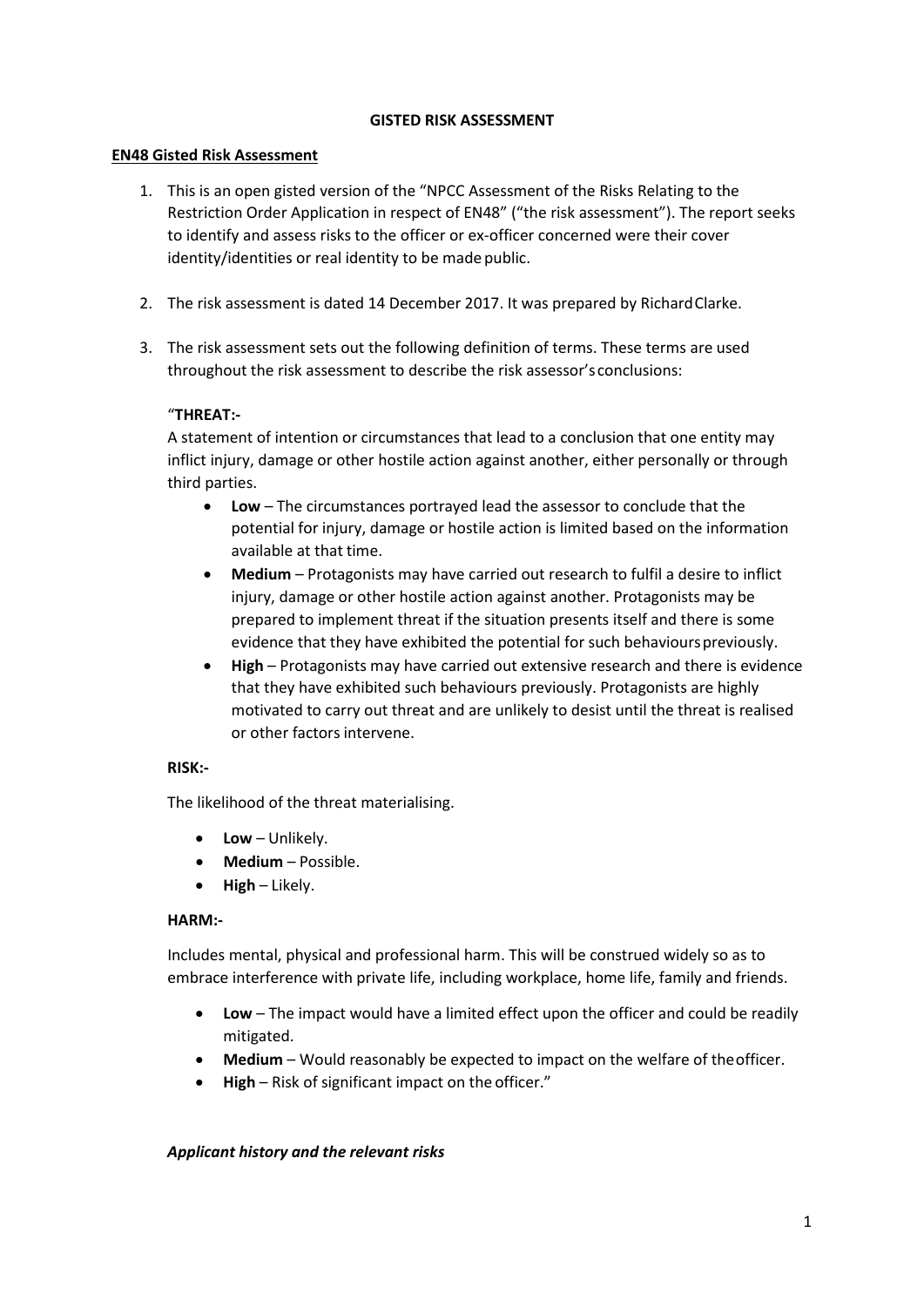- 4. The risk assessment sets out a summary of EN48's undercover work before and after being seconded to the National Public Order Intelligence Unit. Prior to being seconded to the National Public Order Intelligence Unit, EN48 had experience of working undercover, including in relation to serious and organised crime. EN48 was seconded to the National Public Order Intelligence Unit as an undercover officer for a number of years and was deployed against several groups. After leaving the National Public Order Intelligence Unit, EN48 carried out further undercover work, including in relation to serious and organised crime. EN48 is now retired.
- 5. There is currently a LOW risk of harm to EN48.
- 6. The risk assessment sets out an overview of the groups infiltrated by EN48 during EN48's secondment to the National Public Order Intelligence Unit. The risk assessment also sets out details of the key individuals associated with those groups. The risk assessor notes that in reaching a conclusion to the consideration of the risk to EN48 from those infiltrated during EN48's secondment to the National Public Order Intelligence Unit, should EN48's true identity be revealed, he has needed to balance contradictory evidence. There is evidence that indicates that the potential physical risks to undercover officers were assessed to be considerable. However, there are also assessments of groups deployed into by EN48 by senior officers which indicate that the risk of physical harm to deployed undercover officers was considered to be low, including reflective assessments written some time after EN48's operations concluded.

# *The risk to EN48 should EN48's true identity be revealed*

7. Overall, the risk assessor's opinion is that the threat of retribution against EN48 from those infiltrated during EN48's secondment to the National Public Order Intelligence Unit, should EN48's true identity be revealed, is assessed as HIGH. The risk assessor has formed the opinion that should EN48's true identity be revealed or discovered, then the risk of action against EN48 by those infiltrated during EN48's secondment to the National Public Order Intelligence Unit is MEDIUM. It is the opinion of the risk assessor that should action be taken against EN48 by those infiltrated, then the action is highly likely to severely disrupt EN48's right to a private life and is likely to result in physical harm. Consequently, the degree of harm to EN48 is assessed as HIGH. The risk assessor's overall assessment of the threat posed to EN48 by those infiltrated by EN48 during EN48's secondment to the National Public Order Intelligence Unit, is as follows:

## OVERALL ASSESSMENT

The risk to EN48 from those infiltrated during EN48's secondment to the National Public Order Intelligence Unit should EN48's true identity be revealed.

| THREAT | <b>HIGH</b>   |
|--------|---------------|
| RISK   | <b>MEDIUM</b> |
| HARM   | <b>HIGH</b>   |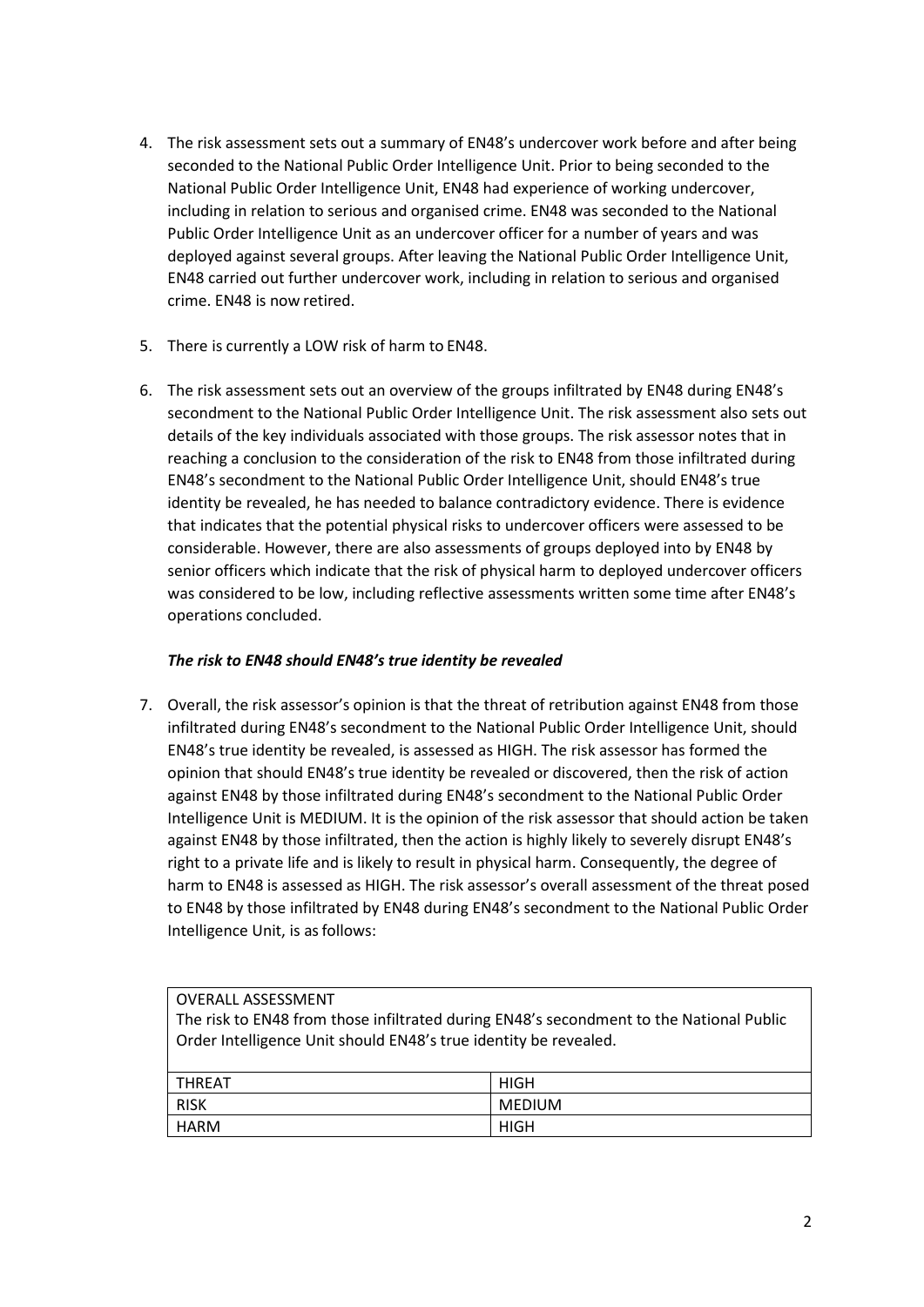8. The risk assessor has considered the risks posed to EN48 by others in respect of whom EN48 has been deployed (including serious and organised criminals), since leaving the National Public Order Intelligence Unit, in the event that EN48's true identity is revealed. No information has been provided to the risk assessor by the operational security advisors that suggests that those infiltrated are predisposed to exact retribution against undercover officers. However the assessor is of the opinion that an absence of such evidence does not preclude it from happening. EN48 has concerns about certain groups. Balancing these factors, the risk assessor's opinion regarding this risk is asfollows:

| OVERALL ASSESSMENT                                                    |               |  |
|-----------------------------------------------------------------------|---------------|--|
| The risk to EN48 from others should EN48's true identity be revealed. |               |  |
|                                                                       |               |  |
| l THREAT                                                              | <b>MEDIUM</b> |  |
| <b>RISK</b>                                                           | <b>MEDIUM</b> |  |
| HARM                                                                  | HIGH          |  |

# *The risk to EN48 should EN48's National Public Order Intelligence Unit pseudonym be revealed*

9. The risk assessor has considered the risk to EN48 from those infiltrated during EN48's secondment to the National Public Order Intelligence Unit in the event that EN48's National Public Order Intelligence Unit cover name were to be revealed. Photographs and/or videos of EN48 whilst undercover may exist. The risk assessor explains how the risk that publication of EN48's National Public Order Intelligence Unit pseudonym would be likely to lead to the identification of EN48 is assessed as MEDIUM and the degree of harm is assessed as MEDIUM.

## *The risk to EN48's private life should is true identity be exposed*

- 10. The risk assessor has considered whether EN48 might be subject to any intrusion by the media, given that there are no allegations made against EN48 by any activists. The risk assessor believes that there remains sufficient media interest in the National Public Order Intelligence Unit and particularly with the allegations against some of its undercover officers for EN48 to suffer intrusion into his/her private life.
- 11. The risk assessor is of the opinion that the revelation of EN48's true identity will have a HIGH impact on his/her private life. The harm of his exposure, particularly in respect of harm from those EN48 infiltrated whilst seconded to the National Public Order Intelligence Unit and criminal groups EN48 later infiltrated, is assessed as HIGH. The degree of harm to EN48's private life is assessed as HIGH.

## *Consideration of alternative solutions to restriction orders*

12. The risk assessor has considered the measures the home force of EN48 may implement in the event that EN48's true identity and/or EN48's National Public Order Intelligence Unit pseudonym were to be revealed. Those measures are categorised as "lower response",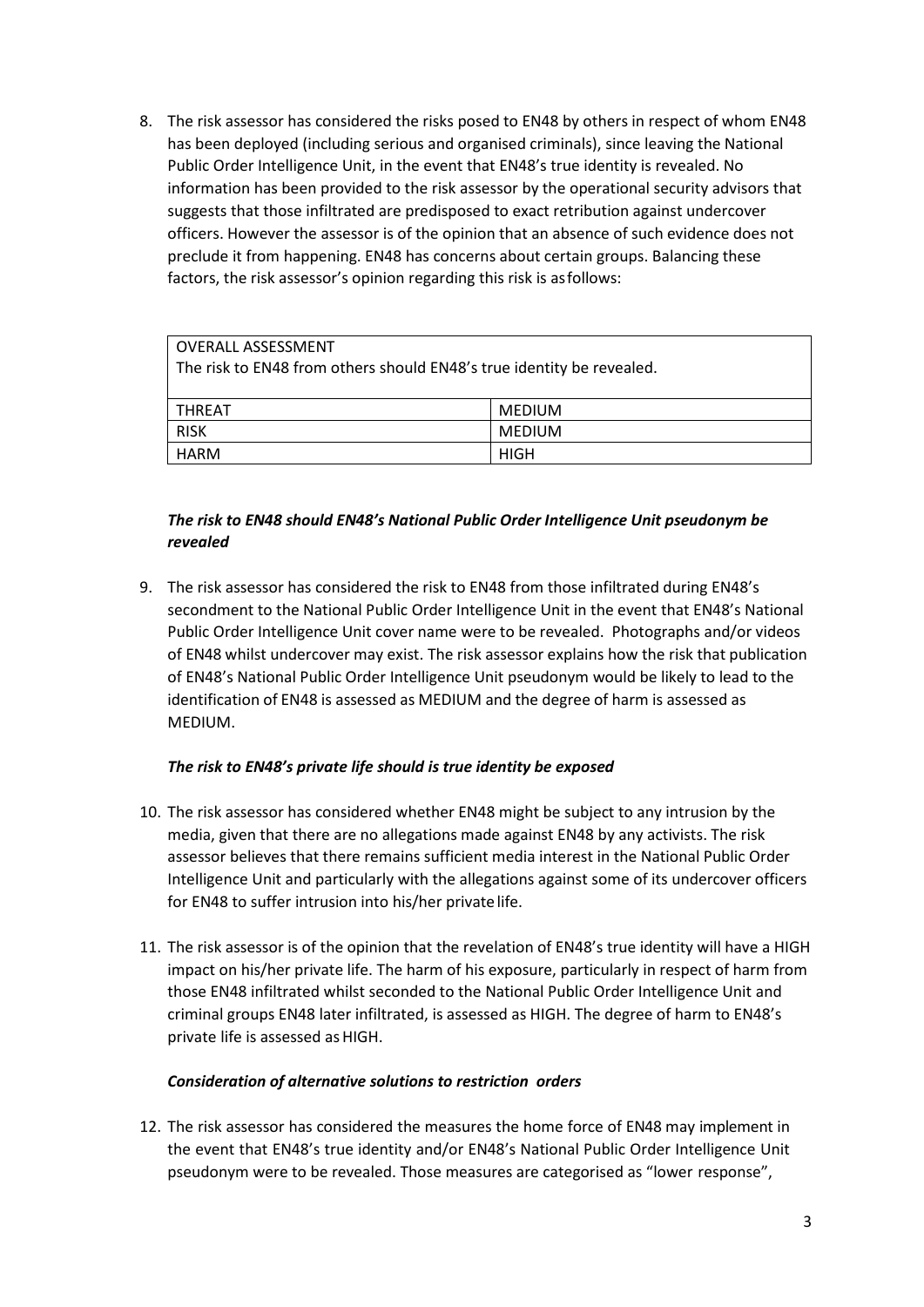"middle response" and "higher response". The risk assessor considers that, if EN48's identity is compromised, EN48's home force would implement measures contained within "higher response". This would involve temporary relocation of EN48 and EN48's family to enable a full assessment to be undertaken with a view to longer term measures such as permanent relocation and change of identity.

- 13. There is currently a low risk of harm to EN48. There is very little information in the public domain that would affect the current level of risk of harm to EN48. If the Inquiry were to publish EN48's true identity and National Public Order Intelligence Unit cover name then the risk assessor considers that photographic images of EN48 could be published by activists. The nature of the groups infiltrated is such that action that would affect EN48's physical safety and right to a private life would be anticipated. Publishing EN48's National Public Order Intelligence Unit cover name and real name would enable those involved in serious and organised crime to identify EN48. A number of those individuals and groups that EN48 infiltrated are capable of extreme violence. Other undercover officers who worked alongside EN48 in crime deployments may be put at risk. If the Inquiry were minded to publish both EN48's true identity and National Public Order Intelligence Unit pseudonym, then the risk assessor is of the opinion that EN48's home force would be likely to invoke protective measures in the higher response range (emergency extraction and relocation for EN48 and EN48's family).
- 14. The risk assessor explains how restricting EN48's real name but publishing EN48's National Public Order Intelligence Unit cover name increases the risk that EN48's true identity and infiltrations into serious and organised crime arerevealed.
- 15. If the Inquiry were minded to publish EN48's true identity but restrict EN48's National Public Order Intelligence Unit pseudonym, then the risk assessor is of the opinion that EN48's home force would be likely to invoke protective measures in the higher response range (emergency extraction and relocation for EN48 and EN48'sfamily).

#### *Conclusion*

- 16. It is the opinion of the risk assessor that to reveal EN48's National Public Order Intelligence Unit pseudonym would expose EN48 to risk from those involved in serious and organised crime.
- 17. The revelation of EN48's National Public Order Intelligence Unit pseudonym could allow activists the opportunity to release photographs of EN48 and that could enable EN48's identification.
- 18. EN48 is at significant risk of harm from both those infiltrated during EN48's secondment to the National Public Order Intelligence Unit and from those who were targeted in serious and organised crime deployments.
- 19. The identification of EN48 also has implications for other undercover officers that EN48 was deployed alongside.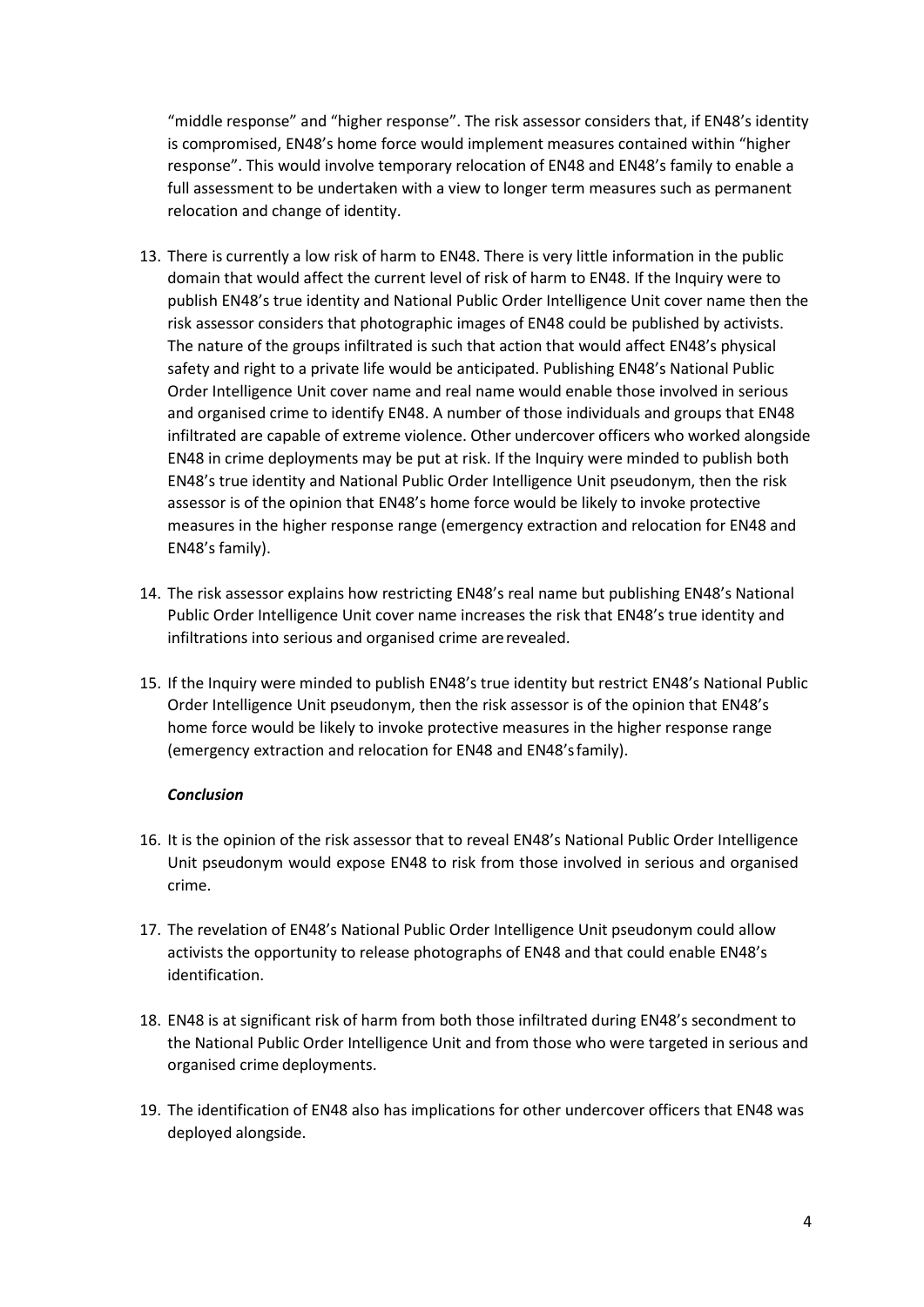20. A potential solution to these circumstances would be to allow EN48 to give evidence to the Inquiry in cipher. However, the risk assessor is concerned that the details of EN48's National Public Order Intelligence Unit deployment would still enable his/her identification from the detail of his/her specific activities. Consequently, the UCPI Chair may wish to consider the need for EN48 to give evidence in a closed hearing.

#### *Appendix A: List of Third Party Stakeholders Contact Details*

21. Appendix A contains a list of third party stakeholders and their contactdetails.

#### *Appendix B: CV of NPCC Assessor and Quality Assurance Assessor*

22. Appendix B sets out the CV of Richard Clarke.

#### *Appendix C: Limitations of Risk Assessment*

- 23. The purpose of this report is to provide a risk assessment to accompany an application to the Undercover Policing Inquiry for anonymity.
- 24. This report seeks to identify and assess risks to the officer or ex-officer concerned were their cover identity/identities or real identity to be made public.
- 25. Whilst consideration has been given to ways in which risks may be mitigated, any recommendations made are solely to assist the Inquiry and should not be relied upon by the officer or ex-officer concerned or the relevant Home Force(s) for the preparation or implementation of any risk management plan or for any other purpose.
- 26. The assessment contained in this report is the opinion of the author based on the material made available to the author.
- 27. The application for anonymity has been designed on the basis that it is officer led and supported by a solicitor representing the officer. This has an advantage that the officer is at the heart of the process and that the risks they perceive are central to any assessment. However, it does have the disadvantage that the starting premise for any assessment is reliant upon the officer's recollection of events and understanding of risk to themselves and third parties.
- 28. The amount of material provided to the author relating to the officer or ex-officer concerned is likely to be incomplete because:
	- a. Whilst National Public Order Intelligence Unit documents held by Operation Elter have been reviewed, to date the Elter team have only been able to index a limited amount of the archived material recovered. Accordingly it is not known whether the remainder of the archive contains material relevant to this particular risk assessment.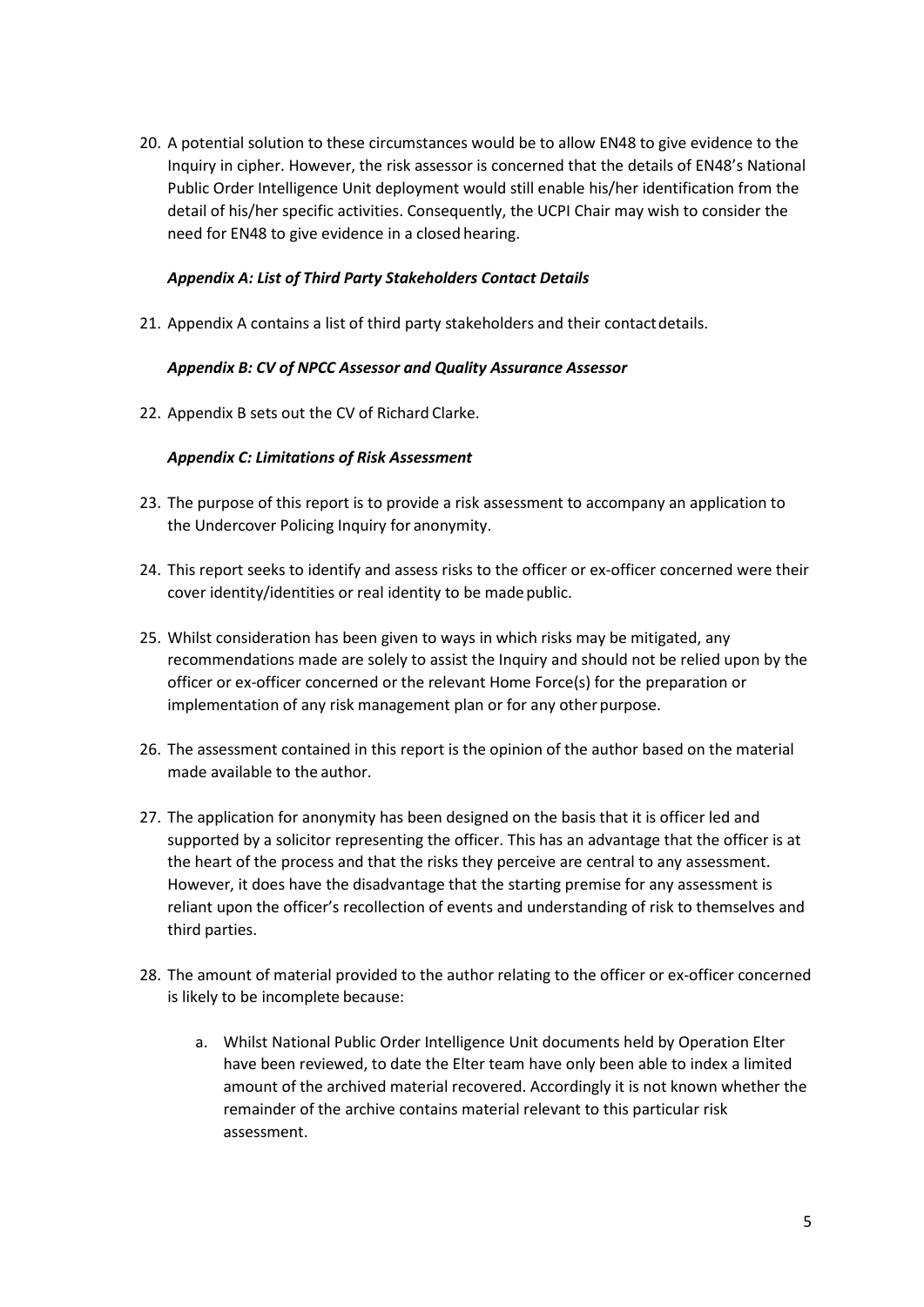- b. It has not been possible to examine every document indexed by Operation Elter because of the volume of material and the time constraints within which their risk assessment has been prepared.
- c. There is not one national repository of police intelligence or information that can be relied upon as containing all information that may be relevant to the assessment of risk to any particular officer or ex-officer. Home Force(s) and specialised departments have their own databases and the NPCC assessors have arranged for proportionate research to be conducted, but have not arranged for searches to be conducted of every police database.
- d. The NPCC assessors have utilised the Operational Security Advisors (OPSY) network to conduct proportionate research into particular National Public Order Intelligence Unit deployments with the relevant Force(s) concerned. The NPCC assessors are reliant upon the research and information provided to them by the Force(s) and the OPSY network.
- e. Officers deployed by the National Public Order Intelligence Unit are likely to have had deployments before and after their National Public Order Intelligence Unit service. These other deployments may have been in various teams or departments around the country, or even abroad. The NPCC assessors have utilised the OPSY network to conduct proportionate research into such activity with the relevant Force(s) and the NPCC assessors are reliant upon the research and information provided to them by the Force(s) and the OPSY network.
- 29. The identification of any risk in this report is not intended to represent or imply that the officer or ex-officer concerned faces no other risks other than those specifically mentioned in this report, because of the limitations set out above.
- 30. The NPCC assessors have set out third party equities, although the list appended to this report is unlikely to be a full and complete list of third party equities due to the limitations already referred to.
- 31. Although the NPCC assessors have also endeavoured to identify potential risks to third parties, that is not the purpose of their report and will not always be possible due to the limitations already referred to.
- 32. Attention is drawn to the following factors which limit the completeness of the risk assessment in relation to the particular subject of thisreport:
	- Not all of the post- National Public Order Intelligence Unit deployments can be identified through the record search, so this limits the opportunity to report on the risks associated to those deployments.

## *Appendix D: Schedule of Supporting Documentation*

33. Appendix D lists the document references together with a description of each document relied on in the risk assessment.

## *Appendix E: Declaration*